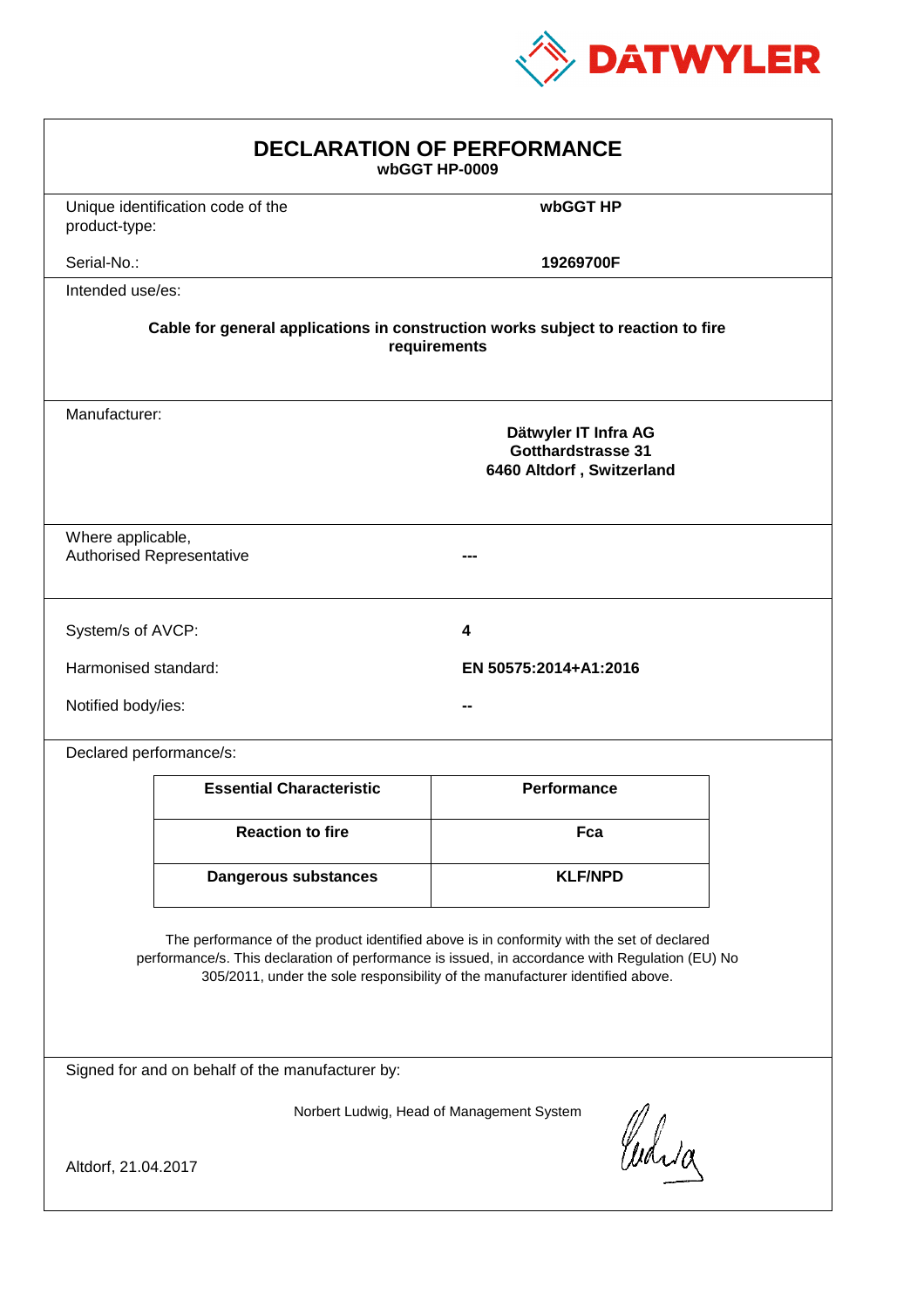

| LEISTUNGSERKLÄRUNG<br>wbGGT HP-0009                                                                                                                                                                                                                        |                                                                        |                                                                                |  |
|------------------------------------------------------------------------------------------------------------------------------------------------------------------------------------------------------------------------------------------------------------|------------------------------------------------------------------------|--------------------------------------------------------------------------------|--|
|                                                                                                                                                                                                                                                            | Eindeutiger Kenncode des Produkttyps:                                  | wbGGT HP                                                                       |  |
| Serien-Nr.:                                                                                                                                                                                                                                                |                                                                        | 19269700F                                                                      |  |
| Verwendungszweck(e):                                                                                                                                                                                                                                       |                                                                        |                                                                                |  |
|                                                                                                                                                                                                                                                            | Kabel/Leitung für allgemeine Anwendungen in Bauwerken in Bezug auf die | Anforderungen an das Brandverhalten                                            |  |
| Hersteller:                                                                                                                                                                                                                                                |                                                                        | Dätwyler IT Infra AG<br><b>Gotthardstrasse 31</b><br>6460 Altdorf, Switzerland |  |
|                                                                                                                                                                                                                                                            | Wo anwendbar, Bevollmächtigter:                                        |                                                                                |  |
| Leistungsbeständigkeit:                                                                                                                                                                                                                                    | System(e) zur Bewertung und Überprüfung der                            | 4                                                                              |  |
| Harmonisierte Norm:                                                                                                                                                                                                                                        |                                                                        | EN 50575:2014+A1:2016                                                          |  |
| Notifizierte Stelle(n):                                                                                                                                                                                                                                    |                                                                        |                                                                                |  |
| Erklärte Leistung(en):                                                                                                                                                                                                                                     |                                                                        |                                                                                |  |
|                                                                                                                                                                                                                                                            | <b>Wesentliche Merkmale</b>                                            | Leistung                                                                       |  |
|                                                                                                                                                                                                                                                            | <b>Brandverhalten</b>                                                  | Fca                                                                            |  |
|                                                                                                                                                                                                                                                            | Gefährliche Stoffe                                                     | <b>KLF/NPD</b>                                                                 |  |
| Die Leistung des vorstehenden Produkts entspricht der erklärten Leistung/den erklärten<br>Leistungen. Für die Erstellung der Leistungserklärung im Einklang mit der Verordnung (EU) Nr.<br>305/2011 ist allein der obengenannte Hersteller verantwortlich. |                                                                        |                                                                                |  |
| Unterzeichnet für den Hersteller und im Namen des Herstellers von:                                                                                                                                                                                         |                                                                        |                                                                                |  |
| Norbert Ludwig, Head of Management System<br>Curia                                                                                                                                                                                                         |                                                                        |                                                                                |  |
| Altdorf, 21.04.2017                                                                                                                                                                                                                                        |                                                                        |                                                                                |  |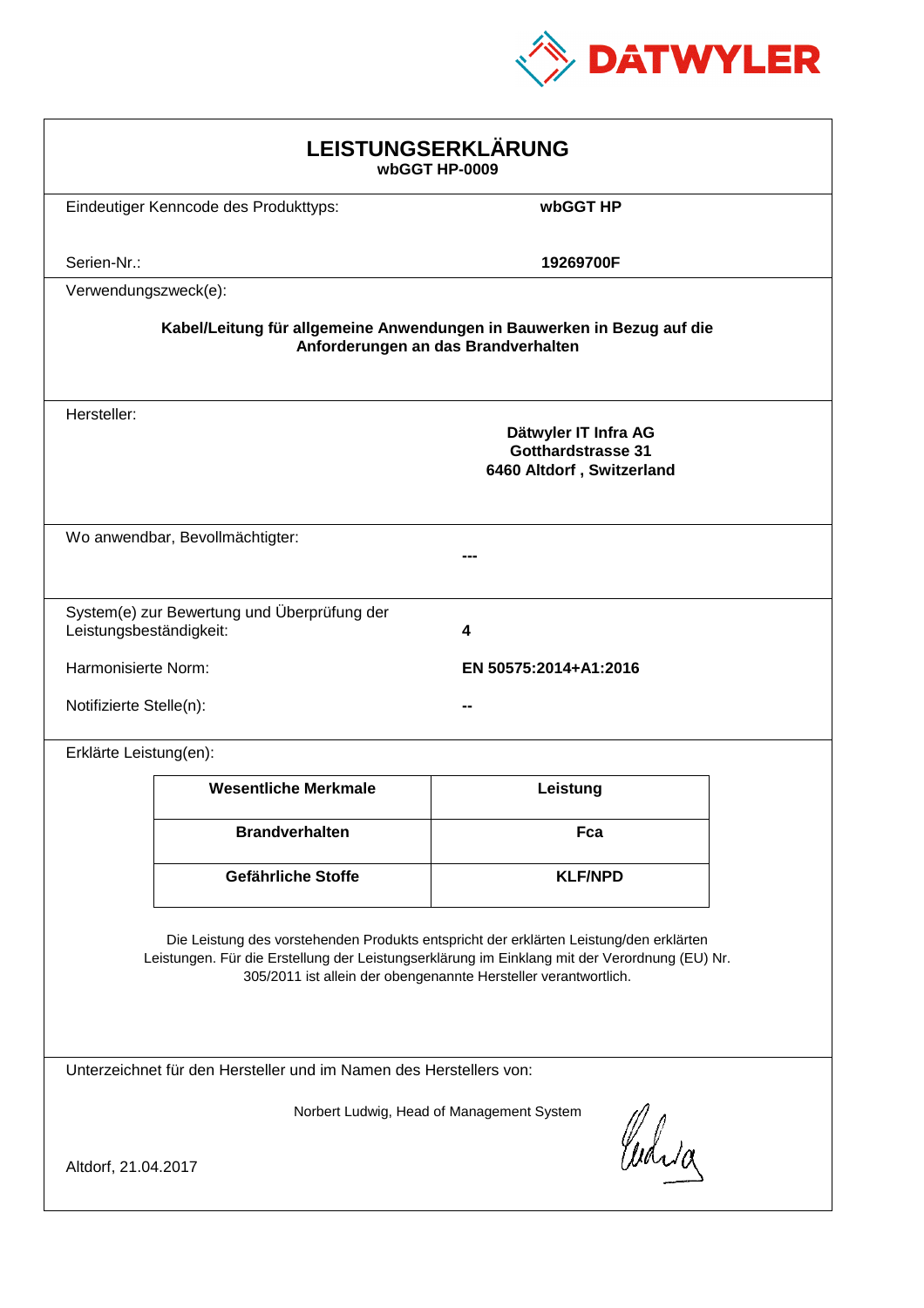

| <b>PRESTATIEVERKLARING</b><br>wbGGT HP-0009                                                                                                                                                                                                                                 |                                                                         |                                                                                |  |
|-----------------------------------------------------------------------------------------------------------------------------------------------------------------------------------------------------------------------------------------------------------------------------|-------------------------------------------------------------------------|--------------------------------------------------------------------------------|--|
| producttype:                                                                                                                                                                                                                                                                | Unieke identificatiecode van het                                        | wbGGT HP                                                                       |  |
| Serienr.:                                                                                                                                                                                                                                                                   |                                                                         | 19269700F                                                                      |  |
| Beoogd(e) gebruik(en):                                                                                                                                                                                                                                                      |                                                                         |                                                                                |  |
| Kabels voor algemene toepassingen in bouwwerken die onder<br>voorschriften inzake materiaalgedrag bij brand vallen                                                                                                                                                          |                                                                         |                                                                                |  |
| Fabrikant:                                                                                                                                                                                                                                                                  |                                                                         | Dätwyler IT Infra AG<br><b>Gotthardstrasse 31</b><br>6460 Altdorf, Switzerland |  |
|                                                                                                                                                                                                                                                                             | indien van toepassing, Gemachtigde:                                     |                                                                                |  |
| prestatiebestendigheid:<br>Geharmoniseerde norm:<br>Aangemelde instantie(s):                                                                                                                                                                                                | Het systeem of de systemen voor de<br>beoordeling en verificatie van de | 4<br>EN 50575:2014+A1:2016                                                     |  |
| Aangegeven prestatie(s)                                                                                                                                                                                                                                                     |                                                                         |                                                                                |  |
|                                                                                                                                                                                                                                                                             | Essentiële kenmerken                                                    | <b>Prestatie</b>                                                               |  |
|                                                                                                                                                                                                                                                                             | <b>Brandreactie</b>                                                     | Fca                                                                            |  |
|                                                                                                                                                                                                                                                                             | Gevaarlijke stoffen                                                     | <b>KLF/NPD</b>                                                                 |  |
| De prestaties van het hierboven omschreven product zijn conform de aangegeven prestaties. Deze<br>prestatieverklaring wordt in overeenstemming met Verordening (EU) nr. 305/2011 onder de exclusieve<br>verantwoordelijkheid van de hierboven vermelde fabrikant verstrekt. |                                                                         |                                                                                |  |
| Ondertekend voor en namens de fabrikant door:                                                                                                                                                                                                                               |                                                                         |                                                                                |  |
| Norbert Ludwig, Head of Management System<br>Curia<br>Altdorf, 21.04.2017                                                                                                                                                                                                   |                                                                         |                                                                                |  |
|                                                                                                                                                                                                                                                                             |                                                                         |                                                                                |  |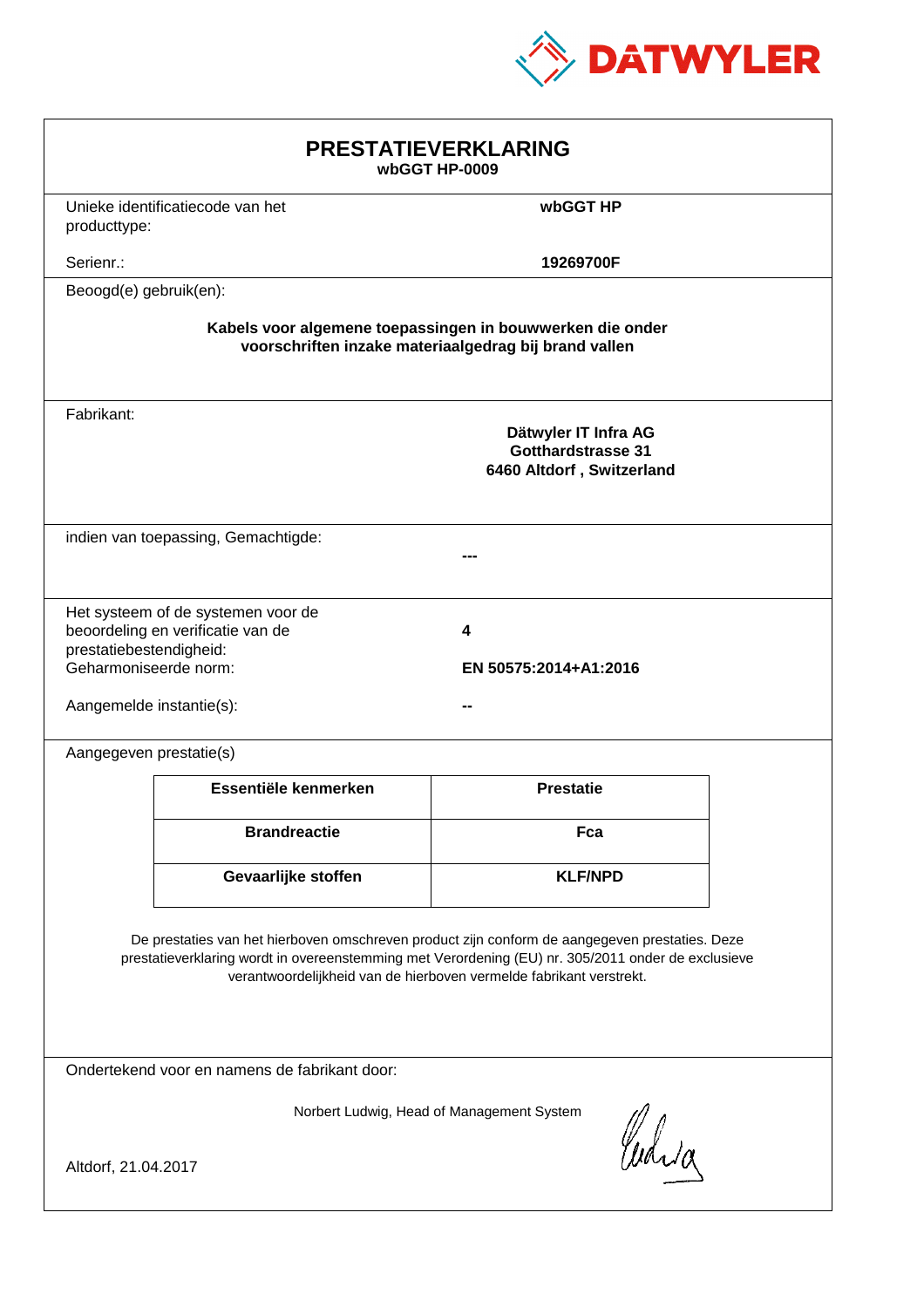

| DÉCLARATION DES PERFORMANCES<br>wbGGT HP-0009                                                                                                                                                                                                                    |                                                                                                                |                                                                                |  |  |
|------------------------------------------------------------------------------------------------------------------------------------------------------------------------------------------------------------------------------------------------------------------|----------------------------------------------------------------------------------------------------------------|--------------------------------------------------------------------------------|--|--|
| produit type:                                                                                                                                                                                                                                                    | Code d'identification unique du                                                                                | wbGGT HP                                                                       |  |  |
| Numéro de série:                                                                                                                                                                                                                                                 |                                                                                                                | 19269700F                                                                      |  |  |
| Usage(s) prévu(s):                                                                                                                                                                                                                                               |                                                                                                                |                                                                                |  |  |
|                                                                                                                                                                                                                                                                  | Câble pour applications générales dans les ouvrages de construction soumis<br>aux exigences de réaction au feu |                                                                                |  |  |
| Fabricant:                                                                                                                                                                                                                                                       |                                                                                                                | Dätwyler IT Infra AG<br><b>Gotthardstrasse 31</b><br>6460 Altdorf, Switzerland |  |  |
|                                                                                                                                                                                                                                                                  | Le cas échéant, Mandataire                                                                                     |                                                                                |  |  |
| performances:<br>Norme harmonisée:<br>Organisme(s) notifié(s):                                                                                                                                                                                                   | Système(s) d'évaluation et de<br>vérification de la constance des                                              | 4<br>EN 50575:2014+A1:2016                                                     |  |  |
|                                                                                                                                                                                                                                                                  | Performance(s) déclarée(s):                                                                                    |                                                                                |  |  |
|                                                                                                                                                                                                                                                                  | Caractéristique essentielle                                                                                    | <b>Performance</b>                                                             |  |  |
|                                                                                                                                                                                                                                                                  | <b>Réaction au feu</b>                                                                                         | Fca                                                                            |  |  |
|                                                                                                                                                                                                                                                                  | <b>Substances dangereuses</b>                                                                                  | <b>KLF/NPD</b>                                                                 |  |  |
| Les performances du produit identifié ci-dessus sont conformes aux performances déclarées.<br>Conformément au règlement (UE) no 305/2011, la présente déclaration des performances est<br>établie sous la seule responsabilité du fabricant mentionné ci-dessus. |                                                                                                                |                                                                                |  |  |
|                                                                                                                                                                                                                                                                  | Signé pour le fabricant et en son nom par:                                                                     |                                                                                |  |  |
| Altdorf, 21.04.2017                                                                                                                                                                                                                                              |                                                                                                                | Norbert Ludwig, Head of Management System<br>Curia                             |  |  |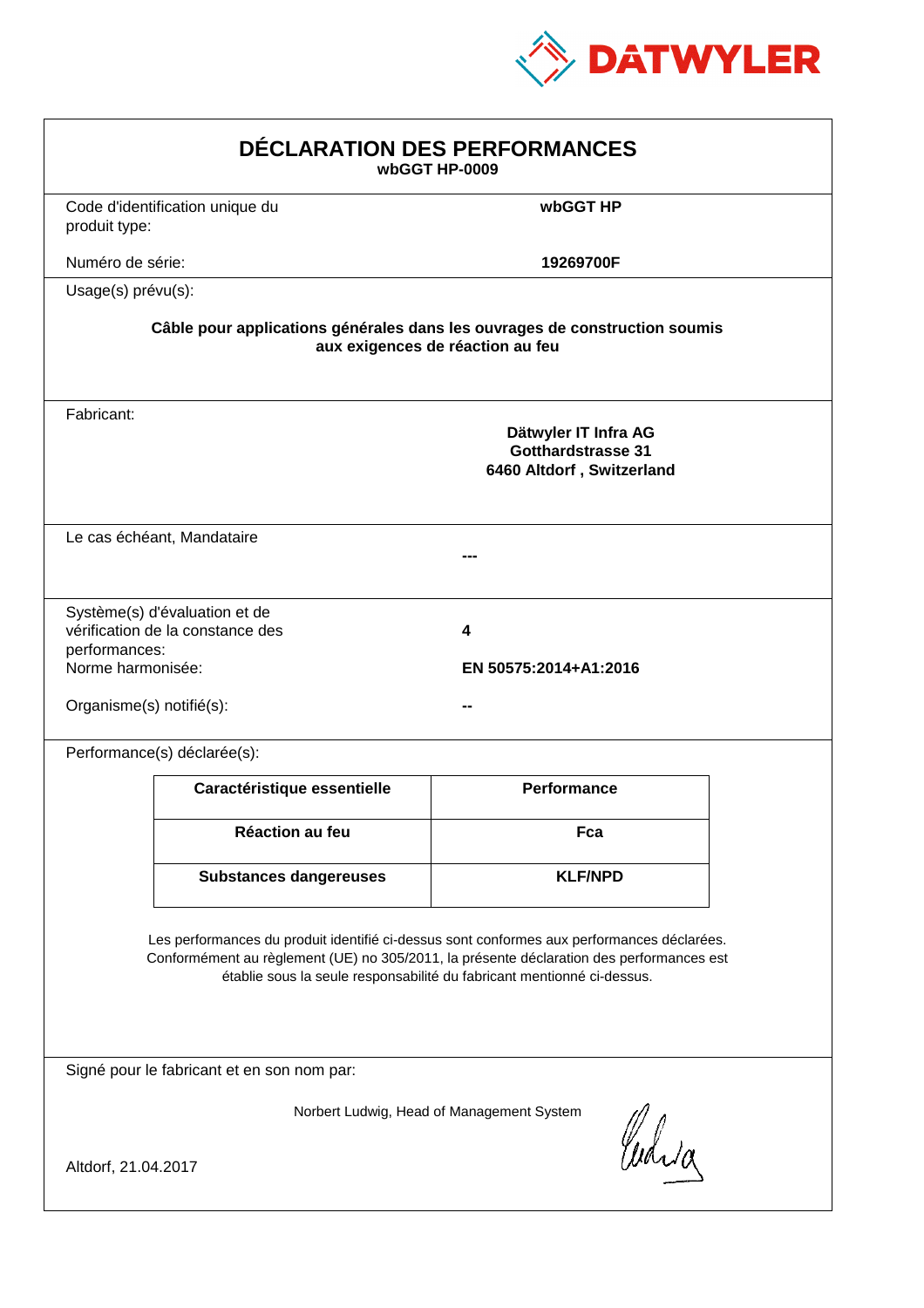

| <b>DECLARACIÓN DE PRESTACIONES</b><br>wbGGT HP-0009                                                                                                                                                                                                                                            |                                                                                |                     |  |
|------------------------------------------------------------------------------------------------------------------------------------------------------------------------------------------------------------------------------------------------------------------------------------------------|--------------------------------------------------------------------------------|---------------------|--|
| producto tipo:                                                                                                                                                                                                                                                                                 | Código de identificación única del                                             | wbGGT HP            |  |
| Número de serie:                                                                                                                                                                                                                                                                               |                                                                                | 19269700F           |  |
| Usos previstos:                                                                                                                                                                                                                                                                                |                                                                                |                     |  |
| Cable sujeto a requisitos de reacción al fuego para aplicaciones generales en obras<br>de construcción                                                                                                                                                                                         |                                                                                |                     |  |
| Fabricante:                                                                                                                                                                                                                                                                                    | Dätwyler IT Infra AG<br><b>Gotthardstrasse 31</b><br>6460 Altdorf, Switzerland |                     |  |
|                                                                                                                                                                                                                                                                                                | En su caso, Representante autorizado:                                          |                     |  |
| Sistemas de evaluación y verificación<br>de la constancia de las prestaciones<br>4<br>$(EVCP)$ :<br>Norma armonizada:<br>EN 50575:2014+A1:2016<br>Organismos notificados:                                                                                                                      |                                                                                |                     |  |
|                                                                                                                                                                                                                                                                                                | Prestaciones declaradas:                                                       |                     |  |
|                                                                                                                                                                                                                                                                                                | Característica esencial                                                        | <b>Prestaciones</b> |  |
|                                                                                                                                                                                                                                                                                                | Reacción al fuego                                                              | Fca                 |  |
|                                                                                                                                                                                                                                                                                                | Sustancias peligrosas                                                          | <b>KLF/NPD</b>      |  |
| Las prestaciones del producto identificado anteriormente son conformes con el conjunto de<br>prestaciones declaradas. La presente declaración de prestaciones se emite, de conformidad con<br>el Reglamento (UE) nº 305/2011, bajo la sola responsabilidad del fabricante arriba identificado. |                                                                                |                     |  |
| Firmado por y en nombre del fabricante por:                                                                                                                                                                                                                                                    |                                                                                |                     |  |
| Norbert Ludwig, Head of Management System<br>Curia<br>Altdorf, 21.04.2017                                                                                                                                                                                                                      |                                                                                |                     |  |